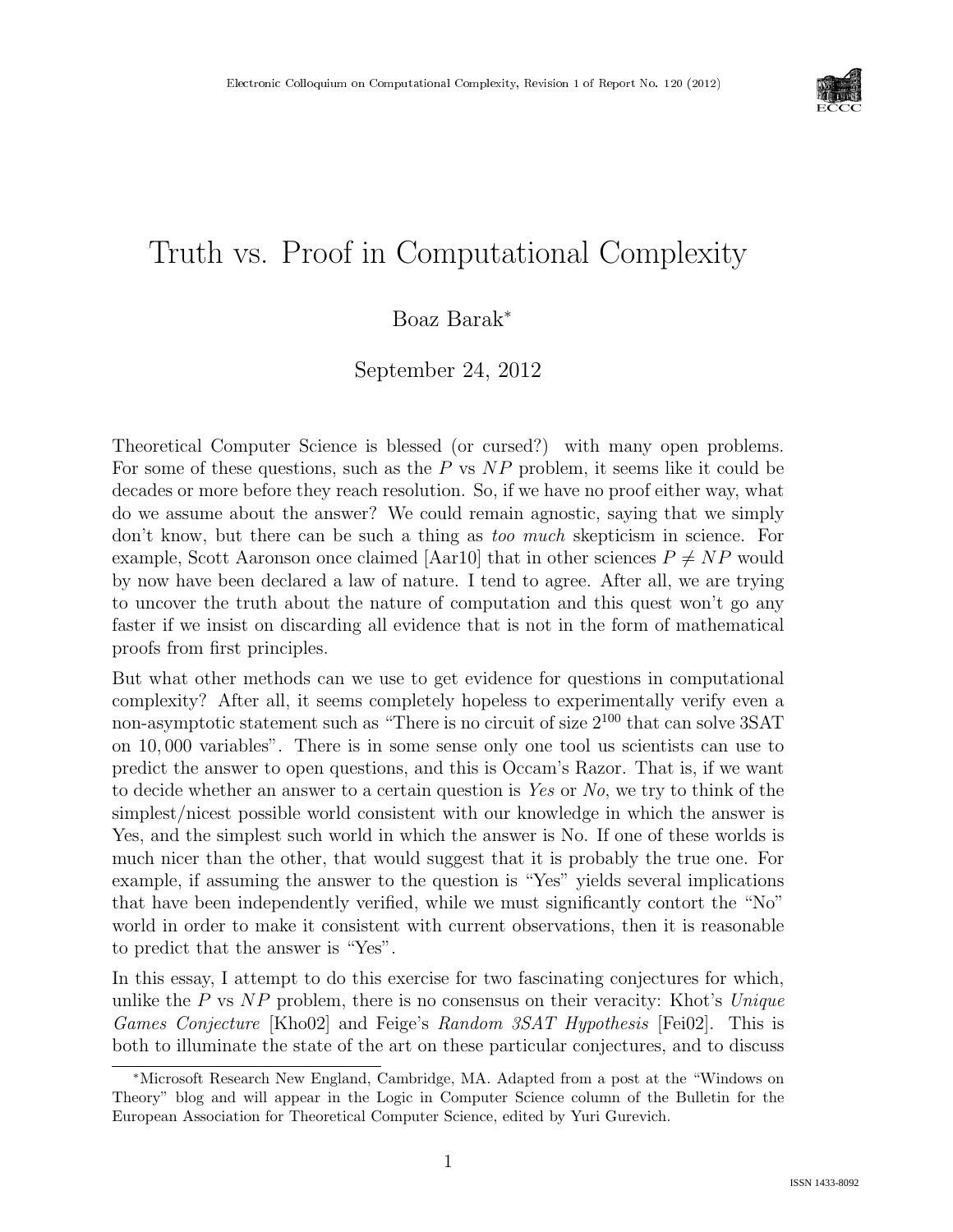the general issue of what can be considered as valid evidence for open questions in computational complexity.

### 1 The Unique Games Conjecture

Khot's Unique Games Conjecture (UGC) [Kho02] states that a certain approximation problem (known as "Unique Games" or UG) is NP hard. I'll define the UG problem below, but one benefit of using Occam's Razor is that we can allow ourselves to discuss a closely related problem known as Small Set Expansion (SSE), which I find more natural than the UG problem. The SSE problem can be described as the problem of "finding a cult inside a social network":<sup>1</sup> you're given a graph G over n vertices, and you know that it contains a set S of at most, say,  $n/\log n$  vertices that is "almost" isolated" from the rest of the graph, in the sense that a typical member of S has  $99\%$  of its neighbors also inside S. The goal is to find S or any set S' of similar size that is reasonably isolated (say having more than half of the neighbors inside it). Formally, for every  $\epsilon, \delta > 0$  and number k, the computational problem  $\mathsf{SSE}(\epsilon, \delta, k)$  is to distinguish, given a d-regular graph  $G = (V, E)$ , between the case that there is a set  $S \subseteq V$  with  $|S| \leq |V|/k$  and with  $|E(S, S)| \geq (1 - \epsilon)d|S|$ , and the case that for every  $S \subseteq V$  with  $|S| \leq |V|/k$ ,  $|E(S, S)| \leq \delta d|S|$ . The following conjecture seems very closely related to the unique games conjecture:

Conjecture 1 (Small Set Expansion Hypothesis (SSEH) [RS10]) For every  $\epsilon, \delta$  > 0 there exists k such that  $\mathsf{SSE}(\epsilon, \delta, k)$  is NP-hard.

Almost all that I'll say in this essay will hold equally well for the SSE and UG problems, and so the reader can pretend that the Unique Games Conjecture is the same as the Small Set Expansion Hypothesis without much loss in understanding. But for the sake of accuracy and completeness, I'll now define the Unique Games problem, and explain some of its relations to the SSE problem. The UG problem is also parameterized by  $\epsilon, \delta, k$ . The input for the UG( $\epsilon, \delta, k$ ) problem is a set of m equations on n variables  $x_1, \ldots, x_n$  over the alphabet  $[k] = \{1, \ldots, k\}$ . Each equation has the form  $x_i =$  $\pi_{i,j}(x_j)$ , where  $\pi_{i,j}$  is a permutation over [k]. The computational task is to distinguish between the case that there is an assignment to the variables that satisfies at least  $(1 - \epsilon)m$  equations, and the case that no assignment satisfies more than  $\delta m$  of them. The formal statement of the Unique Games Conjecture is the following:

<sup>&</sup>lt;sup>1</sup>I use the term "cult" since we're looking for a set in which almost all connections stay inside. In contrast, a "community" would correspond to a set containing a higher than expected number of connections. The computational problem associated with finding such a "community" is the densest k-subgraph problem [FPK01,  $BCC^+10$ ,  $BCV^+12$ ], and it seems considerably harder than either the UG or SSE problems.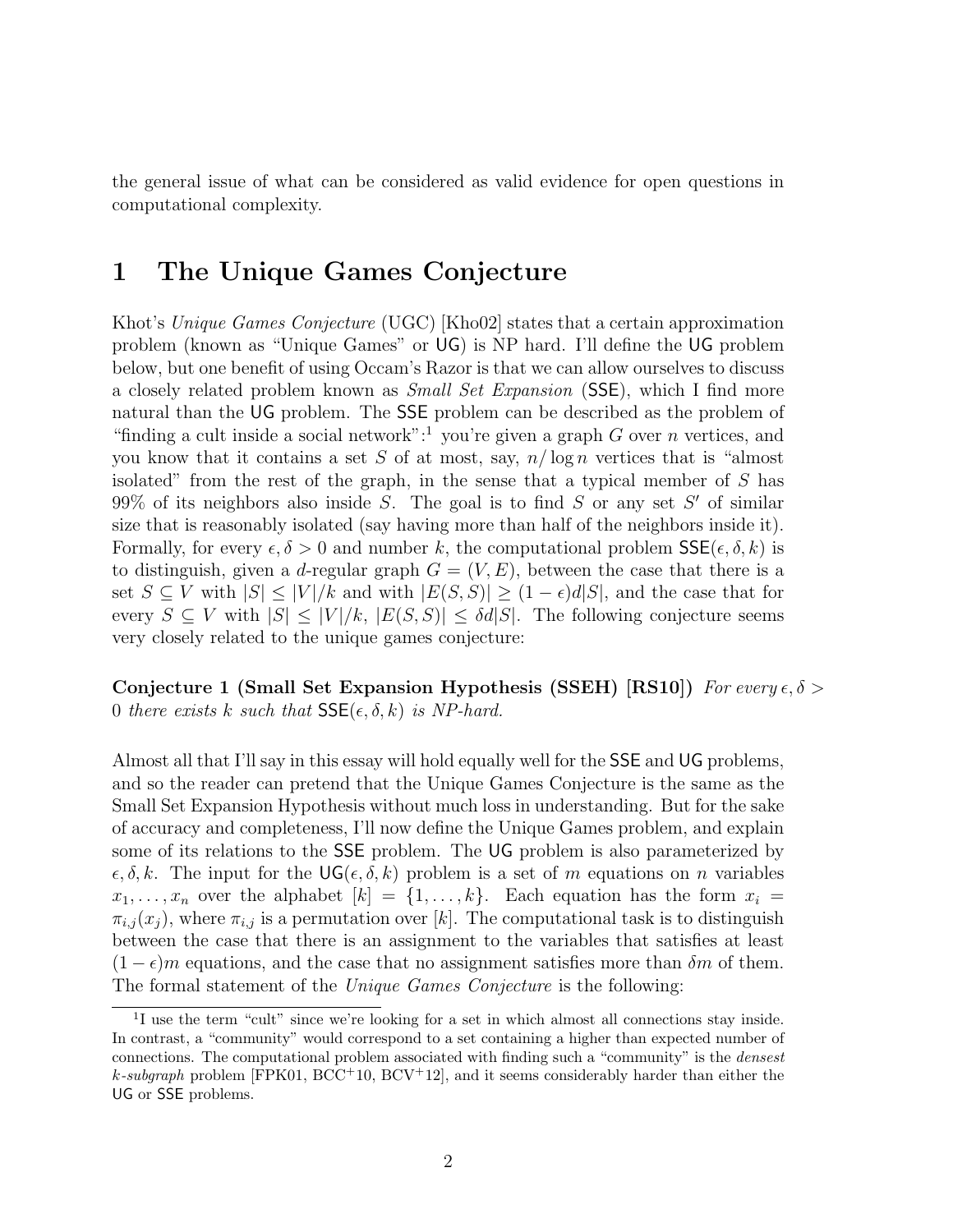Conjecture 2 (Unique Games Conjecture (UGC) [Kho02]) For every  $\epsilon, \delta$  > 0 there exists k such that  $\mathsf{UG}(\epsilon, \delta, k)$  is NP-hard.

One relation between the UG and SSE problems is that we can always transform an instance  $\Psi$  of UG into the graph  $G_{\Psi}$  on the vertex set  $V = [n] \times [k]$  containing an edge between the vertices  $(i, a)$  and  $(j, b)$  (for  $i, j \in [n]$  and  $a, b \in [k]$ ) if and only if there is an equation in  $\Psi$  of the form  $a_i = \pi_{i,j}(x_j)$  with  $a = \pi_{i,j}(b)$ . Now, an assignment  $\sigma \in [k]^n$  to the variables of  $\Psi$  will translate naturally into a set  $S_{\sigma} \subseteq V(G_{\Psi})$  of  $n = |V|/k$  vertices containing the vertex  $(i, a)$  iff  $\sigma_i = a$ . It can be easily verified that edges with both endpoints in  $S_{\sigma}$  will correspond exactly to the equations of  $\Psi$ that are satisfied by  $\sigma$ . One can show that the UG problem has the same difficulty if every variable in  $\Psi$  participates in the same number d of equations, and hence the map  $\Psi \mapsto G_{\Psi}$  transforms a  $\mathsf{UG}(\epsilon, \delta, k)$  instance into an  $\mathsf{SSE}(\epsilon, \delta, k)$  instance, and in fact maps the "Yes case" of  $\mathsf{UG}(\epsilon, \delta, k)$  into the "Yes case" of  $\mathsf{UG}(\epsilon, \delta, k)$ . Alas, this is not a reduction from UG to SSE, because it can map a "No" instance of UG into a "Yes" instance of SSE. In fact, the only reduction known between the problems is in the other direction: Raghavendra and Steurer [RS10] showed that SSE is no harder than UG and hence the UGC implies the SSEH. However, all the known algorithmic and hardness results hold equally well for SSE and UG [RS09, RST10, ABS10, BRS11, RST12, BBH<sup>+</sup>12], strongly suggesting that these problems have the same computational difficulty. Hence in this essay I will treat them as equivalent.

Let us now turn to exploring how natural is the world where the UGC (or SSEH) holds, versus the world in which it fails.

### 1.1 The "UGC true" world.

There is one aspect in which the world where the UGC is true is very nice indeed. One of the fascinating phenomenons of complexity is the *dichotomy* exhibited by many natural problems: they either have a polynomial-time algorithm (often with a low exponent) or are NP-hard, with very few examples in between. A striking result of Raghavendra [Rag08] showed that the UGC implies a beautiful dichotomy for a large family of problems, namely the constraint-satisfaction problems (CSP). He showed, that for every CSP P, there is a number  $\alpha_{\text{UG}}(P)$  (which we'll call the UG threshold of P), such that for every  $\epsilon > 0$ , the problem of maximizing the satisfied constraints of an instance of P can be approximated within  $\alpha_{UG}(P) - \epsilon$  in polynomial (in fact, quasilinear [Ste10]) time, while if the UGC is true, then achieving an  $\alpha_{\text{UG}}(P) + \epsilon$ approximation is NP hard.

This is truly a beautiful result, but alas there is one wrinkle in this picture: where you might expect that in this dichotomy the hard problems would all be equally hard, there is a subexponential algorithm for unique games [ABS10] showing that if the UGC is true then some constraint satisfaction problems can be solved in time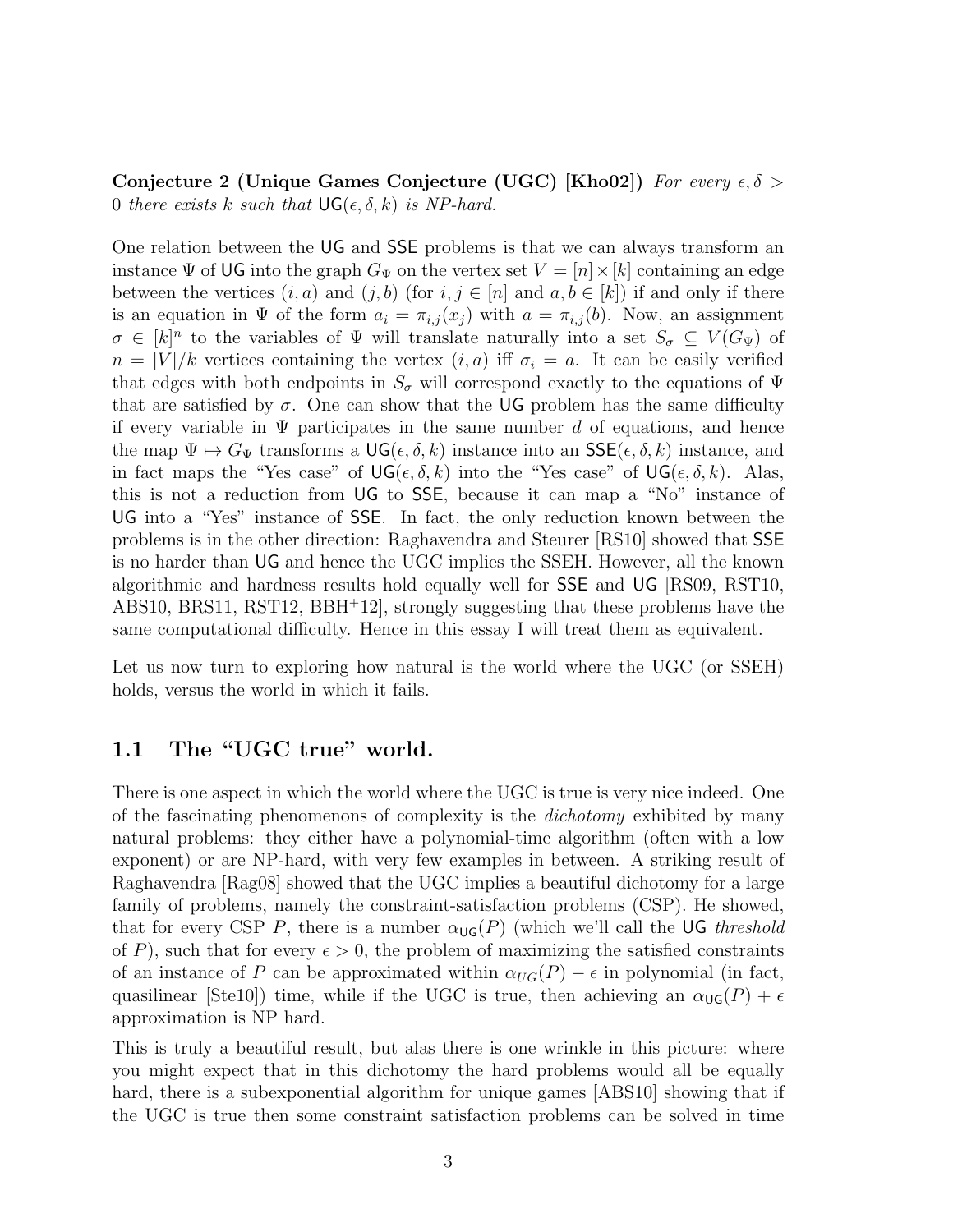$2^{n^{\epsilon}}$  for some  $\epsilon \in (0,1)$ . While those sub-exponential problems are asymptotically hard, compared to "proper" NP-hard problems such as SAT, the input sizes when the asymptotic hardness 'kicks in" will be pretty huge. For example, for the Small Set Expansion problem with the parameters above (99% vs 50% approximation), the [ABS10] algorithm will take roughly  $2^{n^{1/10}}$  steps which is pretty efficient for graphs with up to  $2^{60}$  or so vertices.

In more qualitative terms, many hardness of approximation results for CSP's actually use *quasilinear* reductions from SAT [MR10], and so let us define the **SAT** threshold of P to be the smallest number  $\alpha_{\text{SAT}}(P)$  for which achieving an  $\alpha_{\text{SAT}}(P) + \epsilon$ approximation is NP-hard via a quasilinear reduction. In a "dream version" of the UGC, one would expect that the NP hardness for UG would be via a quasilinear reduction as well. Because Raghavendra's result does in fact use quasilinear reduction, this "dream UGC" would imply that  $\alpha_{\text{UG}}(P) = \alpha_{\text{SAT}}(P)$  for all P. In particular, assuming the Exponential Time Hypothesis [IPZ01] (namely, the assumption that SAT can't be solved in  $2^{o(n)}$  time), the "dream UGC" implies that getting a better than  $\alpha_{\mathsf{UG}}(P)$  approximation for P takes  $2^{n^{1-o(1)}}$  time— essentially as much time as taken by the brute force algorithm. However, the subexponential time algorithm for UG rules out the possibility of the "dream UGC", and shows that if the UGC is true, then at least for some CSP's the SAT threshold will be strictly larger than the UG threshold, with a more gradual increase in the time to approximate the CSP as the ratio ranges between these two thresholds, see Figure 1. Whether such a gradual time/quality tradeoff is more or less beautiful than a sharp jump is in the eyes of the beholder, but it does show that the "dichotomy" picture is more complex than what it initially appears to be.

Raghavendra's theorem is perhaps one reason to wish that the UGC was true, but how does the UGC mesh with current knowledge? One obvious way in which the current state of the art supports the conjecture is that we don't know of any algorithm that refutes it by solving the SSE or UG problems (or any other problem they have been reduced to). However, by this we mean that there is no algorithm *proven* to solve the problem on all instances. So there has been an ongoing "battle" between papers showing algorithms that work for natural instances, and papers showing instances that fool natural algorithms. For example, the basic semidefinite program (which is a natural analog of the Geomans-Williamson semidefinite program for Max-Cut [GW95]) solves the problem on random or expanding input graphs [AKK<sup>+</sup>08]. On the other hand, it was shown that there are instances fooling this program [KV05] (and some generalizations [RS09, KS09, KPS10]), along the way disproving a conjecture of Goemans and Linial. The subexponential algorithm mentioned above actually runs much faster on those instances [Kol10], and so for some time I thought it might actually be a quasi-polynomial time algorithm. But it turned out there are instances (based on the Reed-Muller code) that require it to take (almost) subexponential time [BGH<sup>+</sup>12]. Nevertheless, the latest round in this battle was won by the algorithmic side: it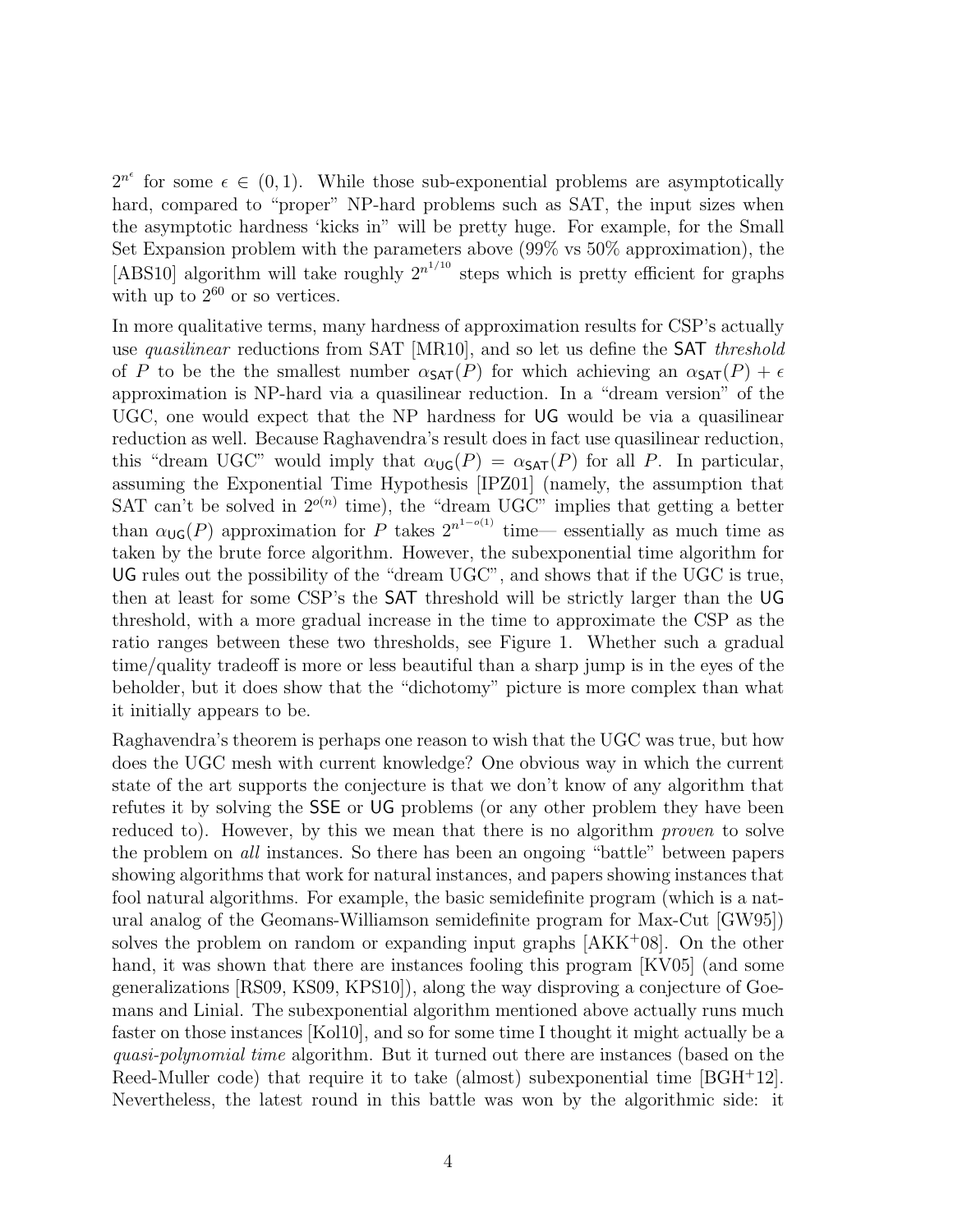

For every CSP P, we can achieve an approximation ratio  $\alpha < \alpha_{\text{UG}}(P)$  in  $2^{n^{\circ(1)}}$  (in fact  $\tilde{O}(n)$ ) time, and it is believed (assuming the Exponential Time Hypothesis) that achieving approximation ratio of  $\alpha > \alpha$ SAT $(P)$  takes  $2^{n^{1-o(1)}}$  time, where  $\alpha$ <sub>UG</sub> $(P)$  and  $\alpha$ SAT $(P)$  are the UG and SAT thresholds defined in Section 1.1. Generally speaking, we do not know the running time required for achieving approximation ratios in the interval  $(\alpha_{\text{UG}}(P), \alpha_{\text{SAT}}(P))$  and it can range between the three scenarios depicted above. However, the subexponential time algorithm for UG rules out the "dream UGC true" picture for at least some CSP's. Note that sometimes the UG threshold and SAT threshold coincide (e.g., for 3SAT they both equal 7/8). For such CSP's, regardless of whether the UGC is true, it is believed that the time/ratio curve has a discontinuous jump from running time  $2^{n^{o(1)}}$  to time  $2^{n^{1-o(1)}}$ .

Figure 1: Possible running time exponent vs. approximation quality curves for a constraint satisfaction problem.

turned out that all those papers showing hard instances utilized arguments that can be captured by a sum of squares formal proof system, which implies that the stronger "Sum-of-Squares"/"Lasserre" semidefinite programming hierarchy<sup>2</sup> can solve them in polynomial time  $[BBH<sup>+</sup>12]$ . The latest result also showed connections between the SSE problem and the problems of optimizing hypercontractive norms of operators (i.e., operators mapping  $\ell_p$  into  $\ell_q$  for  $q > p$ ) and the *injective tensor norm* problem that arises in quantum information theory.

#### 1.2 The "UGC False" world.

While the Unique Games Conjecture can fail in a myriad of ways, the simplest world in which it fails is that there is an efficient (say polynomial or quasipolynomial time) algorithm for the SSE and UG problems. And, given current knowledge, the natural candidate for such an algorithm comes from the "Sum-of-Squares" semidefinite pro-

<sup>&</sup>lt;sup>2</sup>A semidefinite programming hierarchy is obtained by systematically strengthening a basic semidefinite program with additional constraints. Such hierarchies are parameterized by a number r of rounds, and optimizing over the  $r^{th}$  rounds of the hierarchy takes  $n^{O(r)}$  time; see [CT10] for a recent survey.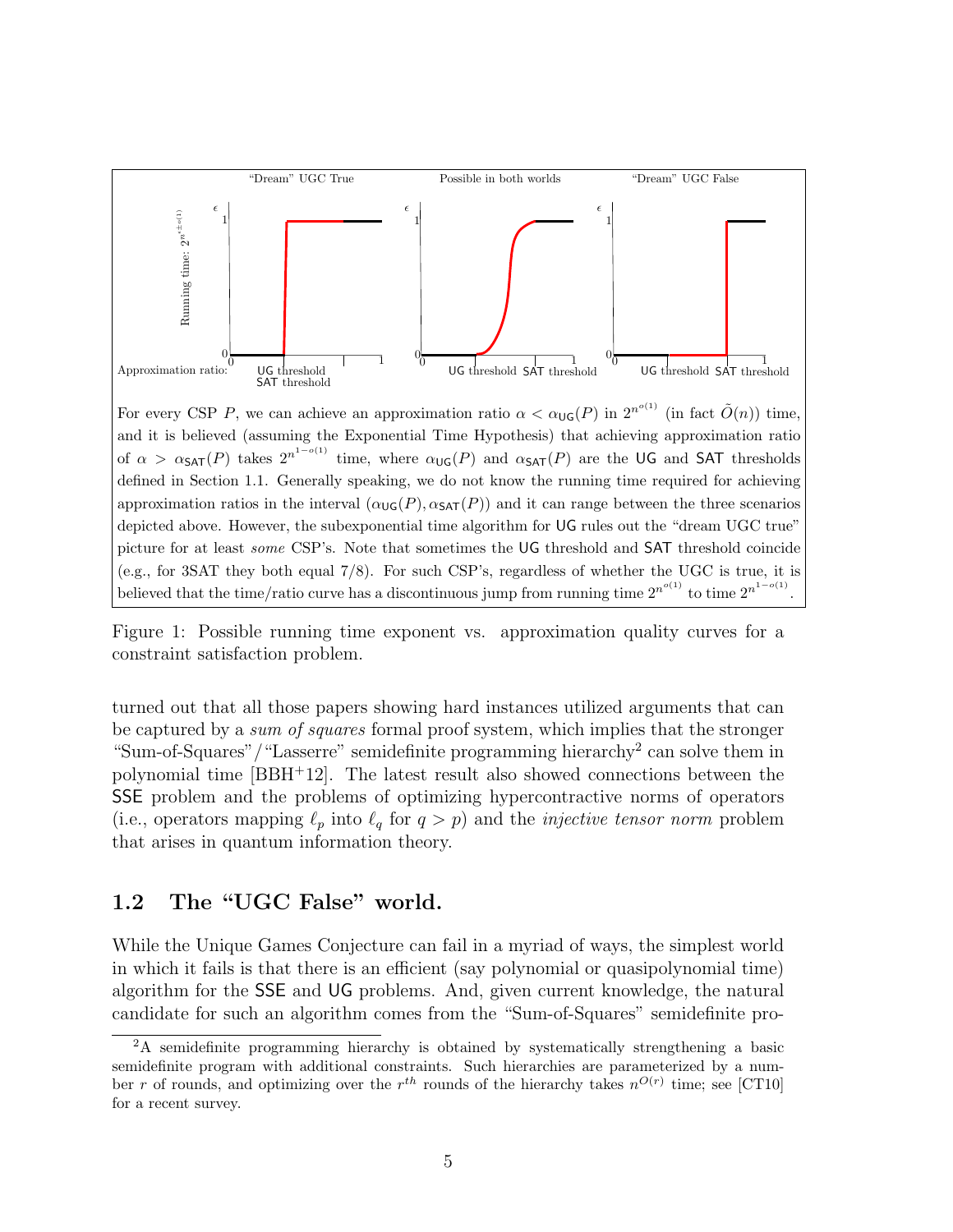gramming hierarchy mentioned above. Indeed, given that SSE is such a fairly natural problem on graphs, it's quite mind boggling that finding hard instances for it has been so difficult. Contrast this with seemingly related problems such as densest k-Subgraph, where random instances seem to be the hardest case. On the other hand, we already know that random instances are *not* the hardest ones for SSE, so perhaps those hard instances do exist somewhere and will eventually be found.

There is actually a spectrum of problems "in the unique games flavor" including not just SSE and UG, but also *Max-Cut*, *Balanced Separator* and many others. The cleanest version of the "UGC False" world would be that all of these are significantly easier than NP-hard problems, but whether they are all equal in difficulty is still unclear. In particular, while in the "UGC False" world there will be a  $2^{n^{o(1)}}$ -time approximation for some CSP's beyond the UG threshold, even the qualitative behavior of the running time/approximation ratio curve is not known (i.e., does it look like the middle or rightmost scenario in Figure 1?).

### 1.3 A personal bottom line.

Regardless of whether the UGC is true, it has been an extremely successful conjecture in that it led to the development of many new ideas and techniques that have found other applications. I am certain that it will lead to more such ideas before it is resolved. There are a number of ways that we could get more confidence in one of the possibilities. Interestingly, both in the "UGC True" and "UGC False" worlds, our current best candidate for the algorithm meeting the time/ratio curve is the "Sum of Squares" semidefinite programming hierarchy. So, in my mind, finding out the approximation quality for SSE of, say,  $\text{polylog}(n)$  rounds (corresponding to  $n^{\text{polylog}(n)}$ ) running time) of this hierarchy is a pivotal question. Finding instances that fool this algorithm would go a long way toward boosting confidence in the "UGC True" case, especially given that doing so would require using new ideas beyond sum-of-squares arguments. Another way to support the UGC is to try to come up with candidate NP-hardness reductions (even without analysis or assuming some gadgets that have yet to be constructed) for proving it, or to show NP-hardness for problems such as Max-Cut that are "morally close" to the UG/SSE questions. On this latter point, there are some hardness results for problems such as 3LIN over the reals [KM11],  $L_p$ subspace approximation  $\left[\text{GRSW12}\right]$ , and subspace hypercontractivity  $\left[\text{BBH}^+12\right]$  that have some relation to the UG/SSE, but whether they can be thought having "morally equivalent" complexity to UG/ SSE is still very much in question. To get confidence in the "UGC False" case we can try to show that a smallish number of rounds of the sum-of-squares hierarchy can solve the SSE on a larger family of instances than what is currently known. A pet question of mine is to show that this algorithm works on all Cayley graphs over the Boolean cube. I think that showing this would require ideas that may enable solving the general case as well. Indeed, my current guess is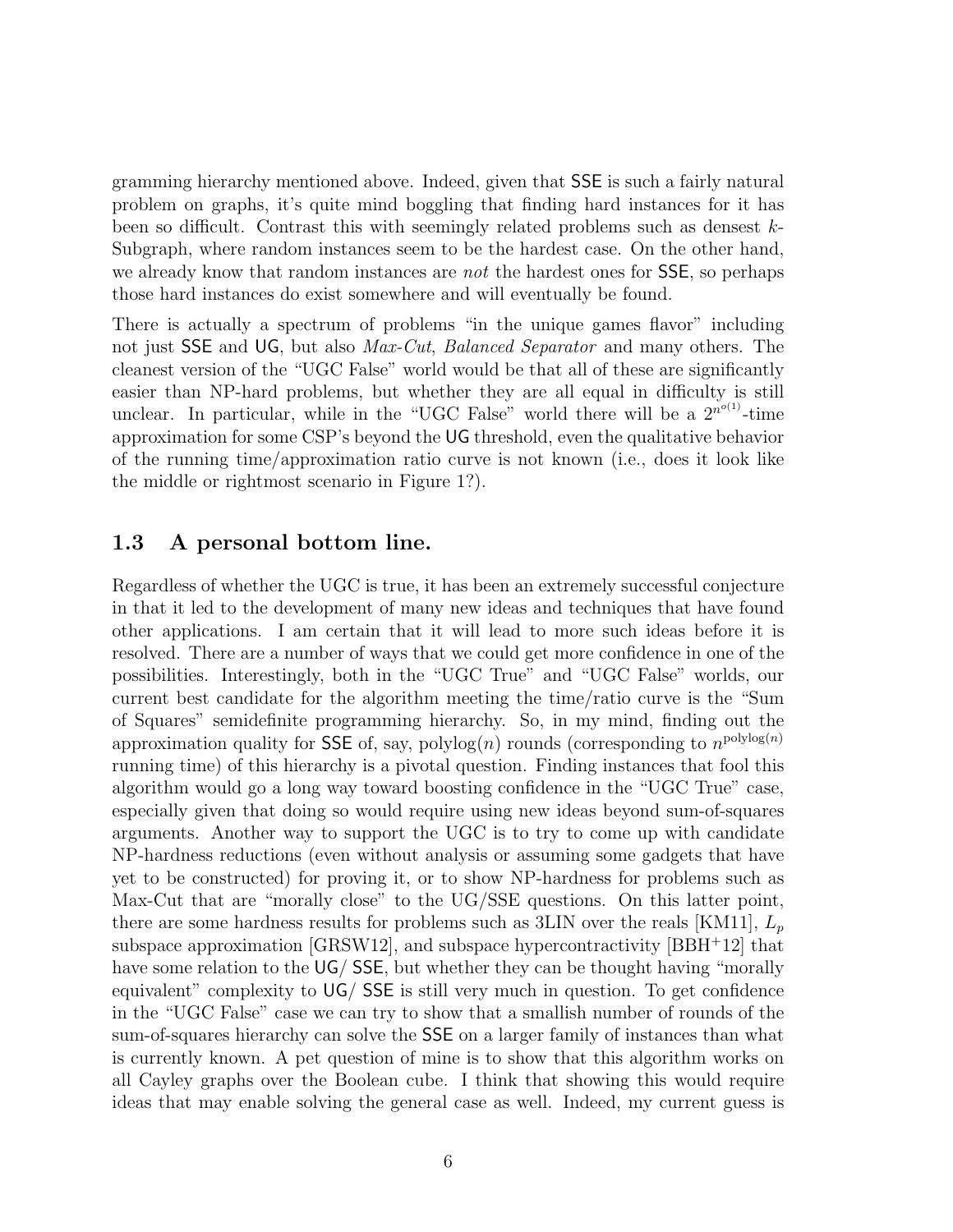that the UGC is false and that the sum-of-squares algorithm does solve the problem in a reasonable (e.g., quasipolynomial) time.

### 2 Feige's Random 3SAT Hypothesis

Unlike Khot's conjecture, *Feige's Hypothesis* (FH) [Fei02] deals with *average-case* complexity. While a counting argument easily shows that with high probability a random 3SAT formula on n variables and 1000n clauses will not be (even close to) satisfiable, the hypothesis states that there is no efficient algorithm that can *certify* this fact. Formally, the conjecture is defined as follows:

Conjecture 3 (Feige's Hypothesis, weak version<sup>3</sup> [Fei02]) For every  $\epsilon > 0$ ,  $d \in$  $\mathbb N$ , and polynomial-time algorithm A that can output either "SAT" or "UNSAT", it holds that for sufficiently large n, either

•  $Pr[A(\varphi) = UNSAT] < 1/2$ , where  $\varphi$  is a random 3SAT formula with n variables and dn clauses.

or

• There exists a formula  $\varphi$  on n variables such that there is an assignment satis $fying \geq 1 - \epsilon$  fraction of  $\varphi$ 's clauses, but  $A(\varphi) = \text{UNSAT}$ .

That is, any one-sided error algorithm for 3SAT (i.e., an algorithm that can sometimes say SAT on an unsatisfiable instance, but will never say UNSAT on a nearly satisfiable one) will (wrongly) answer SAT on a large fraction of the input formulas. Feige's hypothesis (and variants of similar flavor [Ale11, AAM<sup>+</sup>11]) have been used to derive various hardness of approximation results. Applebaum, Wigderson and I [ABW10] also used related (though not equivalent) assumptions to construct a public-key cryptosystem, with the hope that basing cryptosystems on such combinatorial problems will make them immune to algebraic and/or quantum attaches. While the conjecture was originally stated for 3SAT, in a recent manuscript with Kindler and Steurer [BKS12] we show that it can be generalized to every constraint satisfaction problem. Personally I find the k-XOR predicate (i.e., noisy sparse linear equations) to be the cleanest version.

There is added motivation for trying to study heuristic evidence (as opposed to formal proofs) for Feige's hypothesis. Unlike the UGC, which in principle can be proven via a PCP-type NP-hardness reduction of the type we've seen before, proving FH seems way

<sup>&</sup>lt;sup>3</sup>I call this the *weak* version since Feige also phrased a version of the hypothesis with  $\epsilon = 0$ . However, I prefer the  $\epsilon > 0$  version as it is more robust and can be applied to other predicates such as XOR.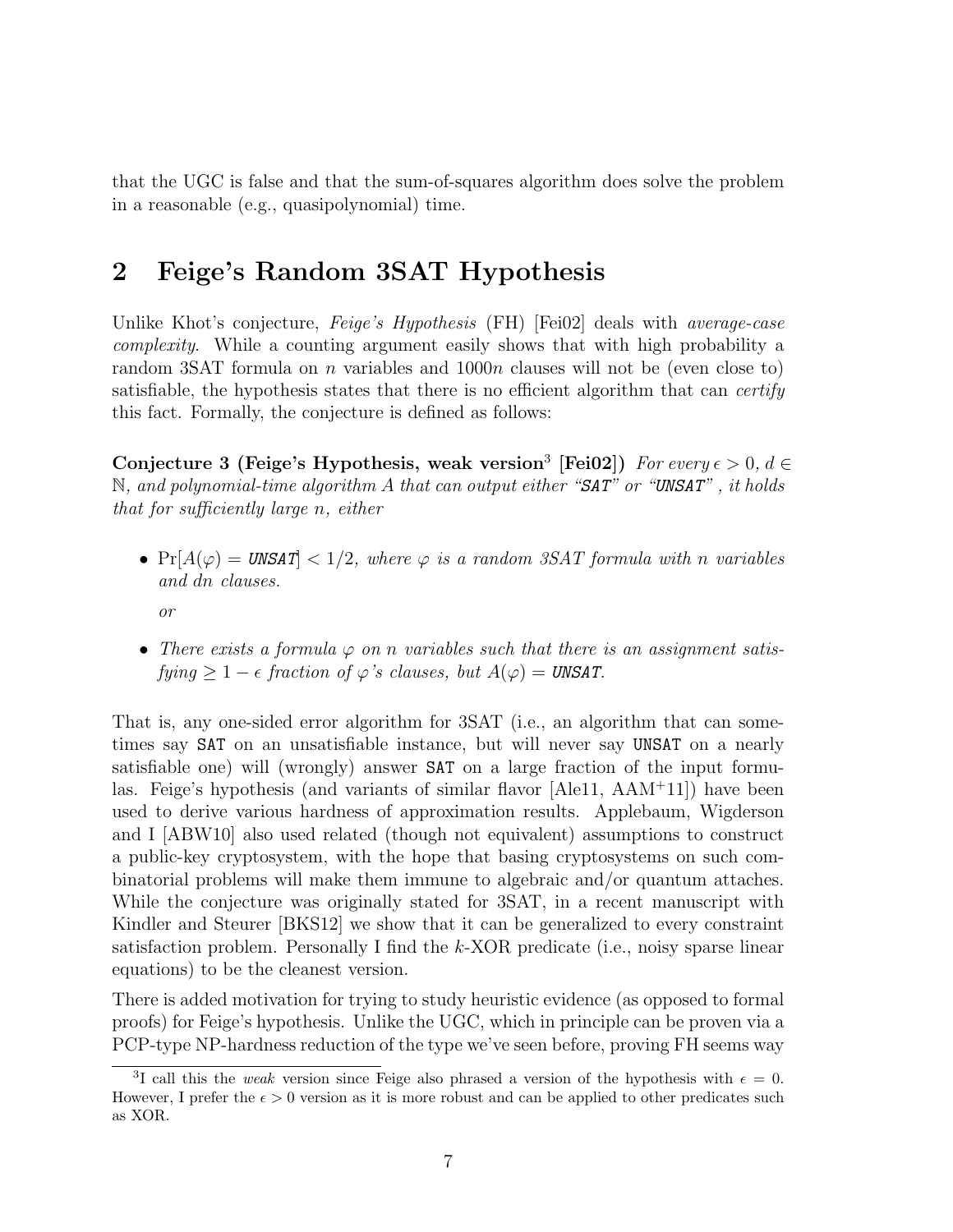beyond our current techniques (even if we're willing to assume standard assumptions such  $P \neq NP$ , the existence of one-way functions, or even the hardness of integer factoring). Thus if Feige's hypothesis is true, our only reasonable hope is to show that this holds is by a physics-like process of accumulating evidence, rather than by a mathematical proof. Let us now try to examine this evidence:

### 2.1 The "FH True" world.

One natural way to refute Feige's Hypothesis would be to show a 0.88 (worst-case) approximation algorithm for 3SAT. This is an algorithm  $B$  that given a formula for which an  $\alpha$  fraction of the clauses can be satisfied, returns an assignment satisfying  $0.88\alpha$  of them. In particular, given as input a *satisfiable* formula, B must return an assignment satisfying at least 0.88 fraction of the clauses. Thus, we can transform B into a one-sided error algorithm  $\tilde{A}$  that answers **SAT** on an instance if and only if  $\tilde{B}$ returns such a 0.88-satisfying assignment for it. Since in a random 3SAT formula, the maximum fraction of satisfiable clauses is very close to  $7/8 = 0.875$ , the algorithm A would refute FH. However, Håstad's seminal result [Hås01] shows that 3SAT doesn't have such a 0.88-approximation algorithm, hence giving at least some evidence for the "FH True" world.

Feige showed that his hypothesis implies several other such hardness of approximation results, including some not known before to hold under  $P \neq NP$ ; deriving such results was Feige's motivation for the hypothesis. But the connection also works in the other direction: verifying the hardness-of-approximation predictions of FH can be viewed as giving evidence to the "FH True" world, particulary when (as was the case in [Kho04]) the hardness of approximation results were obtained after Feige's predictions.

Of course, these hardness of approximation results only relate to worst-case complexity while the average-case problem could be potentially much easier. We do note however that in many of these cases, these hardness results are believed to hold even with respect to *subexponential* (e.g.  $2^{o(n)}$  or perhaps  $2^{n^{1-\Omega(1)}}$ ) time algorithms. While this doesn't imply average-case hardness, it does mean that the set of hard instances cannot be too small. Moreover, the most natural candidate algorithms to refute Feige's hypothesis— the same sum-of-squares relaxations mentioned above are known [Gri01, Sch08] not to succeed in certifying unsatisfiability of random instances. Also, as Feige shows, this problem is related to random noisy 3XOR equations, which is a sparse version of the known and well studied Learning Parity with Noise problem (see also discussion in [Ale11, ABW10]).

The world in which the generalized form [BKS12] of FH holds is particularly nice in that there is a single algorithm (in fact, the same Goemans-Williamson semidefinite program mentioned above) that achieves the optimal performance on every random constraint-satisfaction problem. Indeed, if this generalized FH holds, it may very well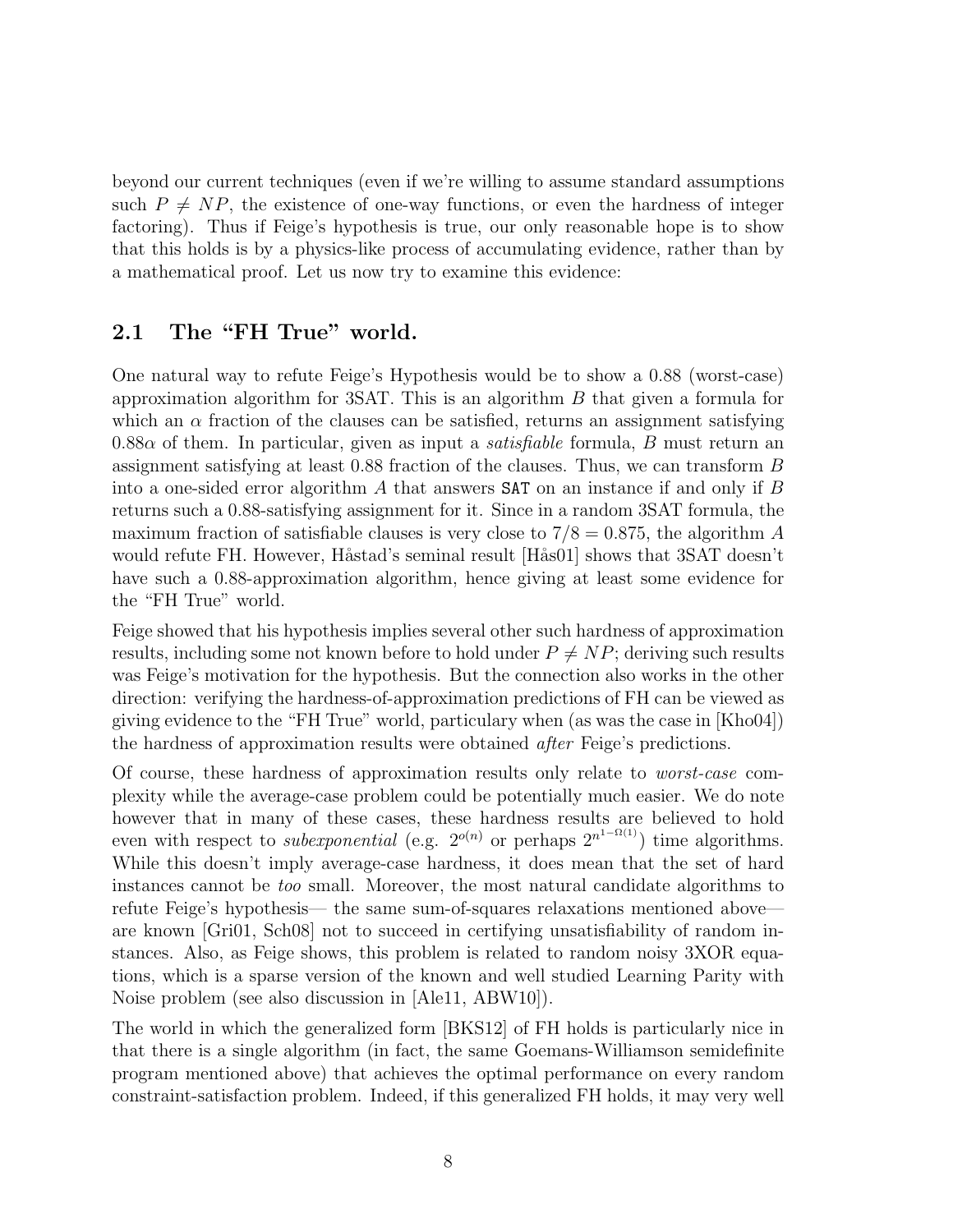be that at least random CSP's display the dichotomy behavior in the sense that for every CSP P, there is a value  $\beta(P)$  such that given a random instance  $\Psi$  of P, one can certify in polynomial time that the maximum fraction  $\mathsf{val}(\Psi)$  of satisfied constraints is at most  $\beta(P) + \epsilon$ , but certifying that  $\mathsf{val}(\Psi) \leq \beta(P) - \epsilon$  requires  $2^{n^{1-o(1)}}$  time.

#### 2.2 The "FH False" world.

If Feige's Hypothesis is false, then there should be an algorithm refuting it. No such algorithm is currently known. This could be viewed as significant evidence for FH, but the question is how hard people have tried. Random 3-SAT instances (and more generally k-SAT or other CSP's) are actually widely studied and are of interest to physicists, and (with few hundred variables) are also part of SAT solving competitions. But the instances studied are typically in the satisfiable regime where the number of clauses is sufficiently small (e.g., less than  $\sim 4.26n$  for 3-SAT) so solutions will actually exist. The survey propagation algorithm [BMZ05] does seem to work very well for satisfiable random 3SAT instances, but it does not seem to be applicable in the unsatisfiable range. Survey propagation also seems to fail on other CSPs, including  $k$ -SAT for  $k > 3$  [ACO08].

While not known to be equivalent, there is a variant of FH where the goal is not to certify unsatisfiability of a random 3SAT but to find a planted nearly satisfying assignment of a random 3XOR instance. Such instances might be more suitable for computational challenges (a la the RSA Factoring challenge) as well as SAT solving competitions. It would be interesting to study how known heuristics fare on such inputs.

### 2.3 A personal bottom line.

Unlike worst-case complexity, our understanding of average-case complexity is very rudimentary. This has less to do with the importance of average-case complexity, which is deeply relevant not just for studying heuristics but also for cryptography, statistical physics, and other areas, and more to do with the lack of mathematical tools to handle it. In particular, almost every hardness reduction we know of uses gadgets which end up skewing the distribution of instances. I believe studying Feige's Hypothesis and its ilk (including the conjectures that solution-space shattering implies hardness  $[ACOO8]$  offer some of our best hopes for more insight into average-case complexity. I don't know if we will be able to establish a similar web of reductions to the one we have for worst-case complexity, but perhaps we can come up with metaconjectures or principles that enable us to predict where the line between easiness and hardness will be drawn in each case. We can study the truth of such conjectures using a number of tools, including not just algorithms and reductions but also integrality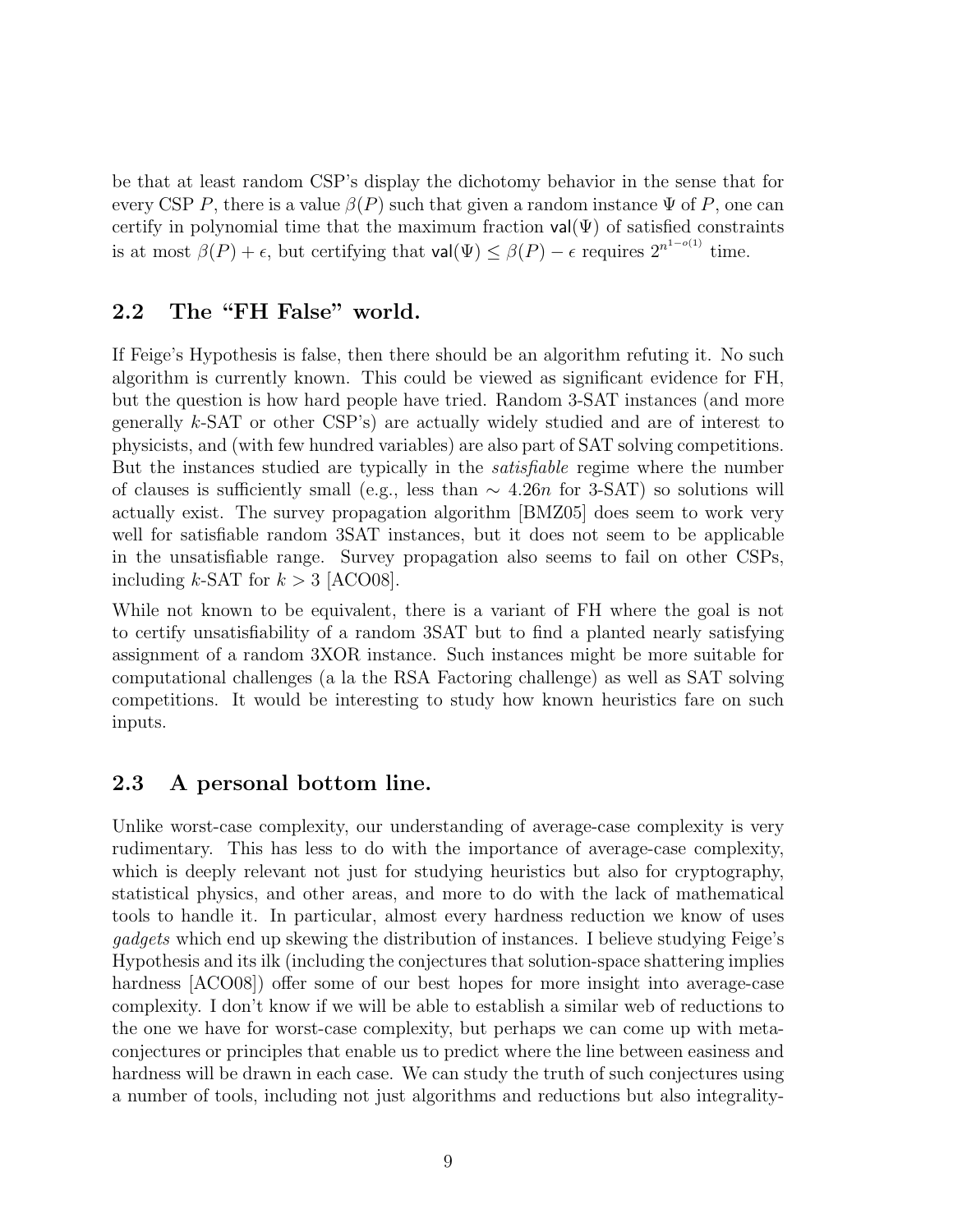gap proofs, physics-style analysis of algorithms, worst-case hardness-of-approximation results, and actual computational experiments.

As for the truth of Feige's Hypothesis itself, while it would be premature to use an FHbased encryption to protect state secrets, I think the current (admittedly inconclusive) evidence points in the direction of the hypothesis being true. It definitely seems as if refuting FH would require a new and exciting algorithmic idea. With time, if Feige's Hypothesis receives the attention it deserves then we can get more confidence in its veracity, or learn more about algorithms for average-case instances.

## Parting thoughts

Theoretical Computer Science is sometimes criticized for its reliance on unproven assumptions, but I think we'll need many more of those if we want to get further insights into areas such as average-case complexity. Sure, this means we have to live with possibility that our assumptions turn out to be false, just as physicists have to live with the possibility that future experiments might require a revision of the laws of nature. But that doesn't mean that we should let unconstructive skepticism paralyze us. It would be good if our field had more explicit discussion of what kinds of results can serve as evidence for the hardness or easiness of a computational problem. I deliberately chose two questions whose answer is yet unclear, and for which there is reasonable hope that we'll learn new insights in the coming years that may upend current beliefs. I hope that as such results come to light, we can reach a better understanding of how we can predict the answer to questions for which we have yet no proofs.

## References

- [Aar10] S. Aaronson. Has There Been Progress on the P vs. NP Question?, 2010. Presentation at MIT CSAIL student workshop. Slides available at http: //www.scottaaronson.com/talks/pvsnpcsw.ppt.
- [ACO08] D. Achlioptas and A. Coja-Oghlan. Algorithmic Barriers from Phase Transitions. In FOCS, pages 793–802, 2008.
- [Ale11] M. Alekhnovich. More on Average Case vs Approximation Complexity. Computational Complexity, 20(4):755–786, 2011. Preliminary version in FOCS 2003.
- [AAM<sup>+</sup>11] N. Alon, S. Arora, R. Manokaran, D. Moshkovitz, and O. Weinstein. Inapproximability of Densest k-Subgraph from Average Case Hardness.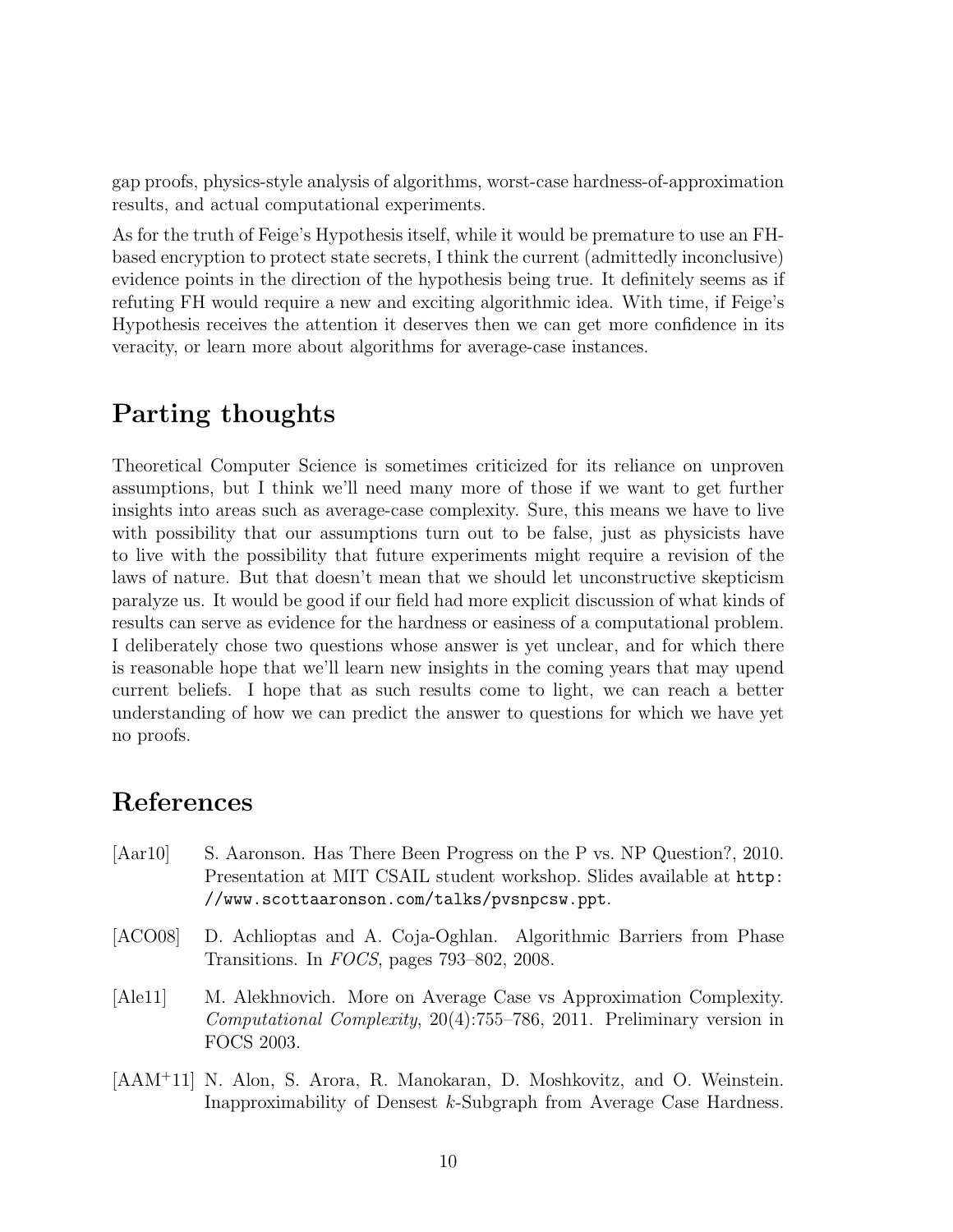Manuscript, available at www.cs.princeton.edu/~rajsekar/papers/ dks.pdf, 2011.

- [ABW10] B. Applebaum, B. Barak, and A. Wigderson. Public-key cryptography from different assumptions. In STOC, pages 171–180, 2010.
- [ABS10] S. Arora, B. Barak, and D. Steurer. Subexponential Algorithms for Unique Games and Related Problems. In FOCS, pages 563–572, 2010.
- [AKK<sup>+</sup>08] S. Arora, S. Khot, A. Kolla, D. Steurer, M. Tulsiani, and N. K. Vishnoi. Unique games on expanding constraint graphs are easy: extended abstract. In STOC, pages 21–28, 2008.
- [BBH<sup>+</sup>12] B. Barak, F. G. S. L. Brand˜ao, A. W. Harrow, J. A. Kelner, D. Steurer, and Y. Zhou. Hypercontractivity, sum-of-squares proofs, and their applications. In STOC, pages 307–326, 2012.
- [BGH+12] B. Barak, P. Gopalan, J. Håstad, R. Meka, P. Raghavendra, and D. Steurer. Making the long code shorter. In FOCS, 2012.
- [BKS12] B. Barak, G. Kindler, and D. Steurer. On the optimality of relaxations for average-case and generalized constraint satisfaction problems. Manuscript, available from http://www.boazbarak.org/ research.html, 2012.
- [BRS11] B. Barak, P. Raghavendra, and D. Steurer. Rounding Semidefinite Programming Hierarchies via Global Correlation. In FOCS, pages 472–481, 2011.
- [BCC<sup>+</sup>10] A. Bhaskara, M. Charikar, E. Chlamtac, U. Feige, and A. Vijayaraghavan. Detecting high log-densities: an  $O(n^{1/4})$  approximation for densest ksubgraph. In STOC, pages 201–210, 2010.
- [BCV<sup>+</sup>12] A. Bhaskara, M. Charikar, A. Vijayaraghavan, V. Guruswami, and Y. Zhou. Polynomial integrality gaps for strong SDP relaxations of Densest *k*-subgraph. In  $SODA$ , pages  $388-405$ , 2012.
- [BMZ05] A. Braunstein, M. Mézard, and R. Zecchina. Survey propagation: An algorithm for satisfiability. Random Struct. Algorithms, 27(2):201–226, 2005.
- [CT10] E. Chlamtac and M. Tulsiani. Convex Relaxations and Integrality Gaps, 2010. Chapter in Handbook on Semidefinite, Cone and Polynomial Optimization.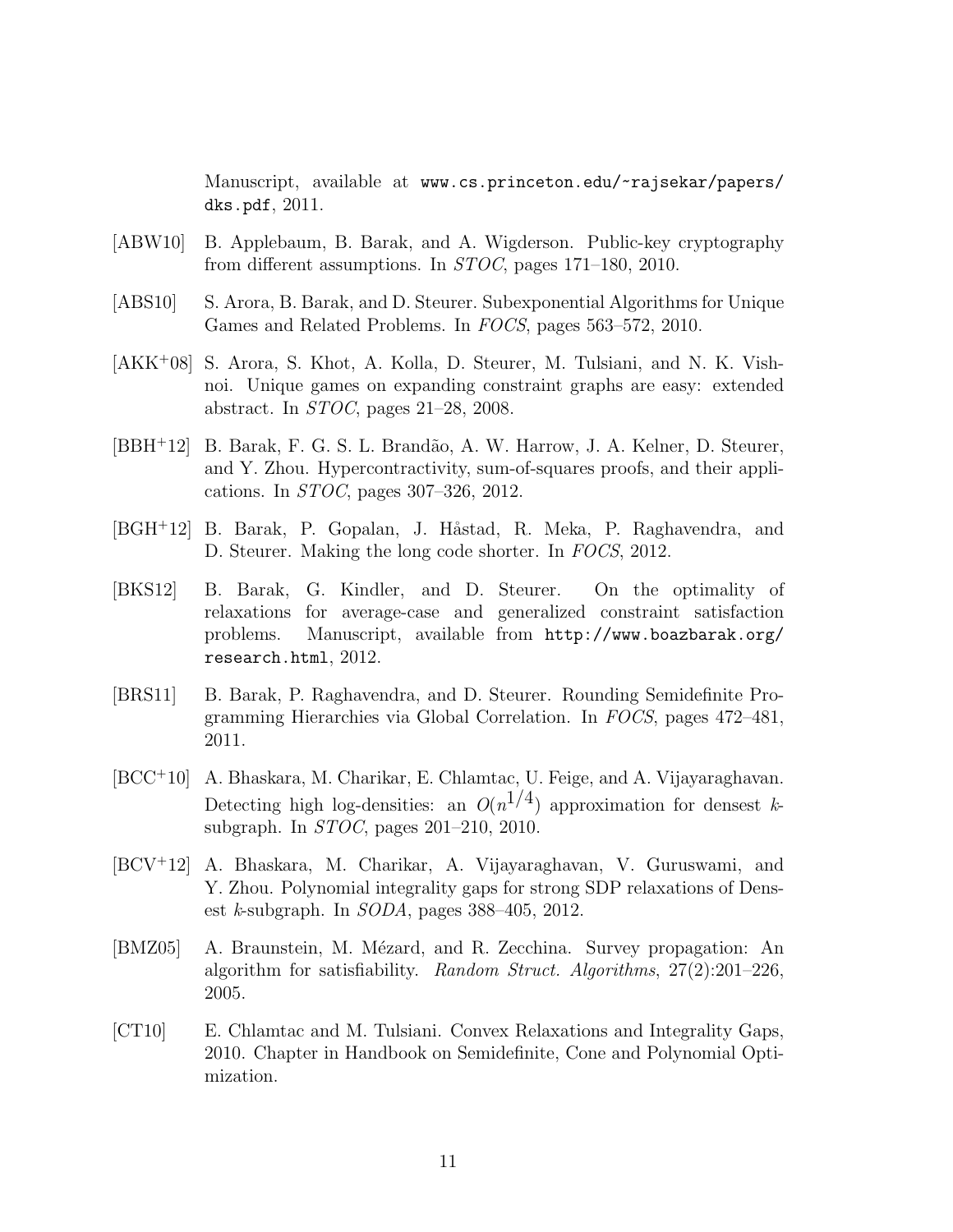- [Fei02] U. Feige. Relations between average case complexity and approximation complexity. In STOC, pages 534–543, 2002.
- [FPK01] U. Feige, D. Peleg, and G. Kortsarz. The Dense k-Subgraph Problem. Algorithmica, 29(3):410–421, 2001.
- [GW95] M. X. Goemans and D. P. Williamson. Improved Approximation Algorithms for Maximum Cut and Satisfiability Problems Using Semidefinite Programming. J. ACM, 42(6):1115–1145, 1995.
- [Gri01] D. Grigoriev. Linear lower bound on degrees of Positivstellensatz calculus proofs for the parity. Theor. Comput. Sci., 259(1-2):613–622, 2001.
- [GRSW12] V. Guruswami, P. Raghavendra, R. Saket, and Y. Wu. Bypassing UGC from some optimal geometric inapproximability results. In SODA, pages 699–717, 2012.
- [Hås01] J. Håstad. Some optimal inapproximability results. J.  $ACM$ ,  $48(4)$ :798– 859, 2001.
- [IPZ01] R. Impagliazzo, R. Paturi, and F. Zane. Which Problems Have Strongly Exponential Complexity? J. Comput. Syst. Sci., 63(4):512–530, 2001.
- [Kho02] S. Khot. On the power of unique 2-prover 1-round games. In STOC, pages 767–775, 2002.
- [Kho04] S. Khot. Ruling Out PTAS for Graph Min-Bisection, Densest Subgraph and Bipartite Clique. In FOCS, pages 136–145, 2004.
- [KM11] S. Khot and D. Moshkovitz. NP-hardness of approximately solving linear equations over reals. In STOC, pages 413–420, 2011.
- [KPS10] S. Khot, P. Popat, and R. Saket. Approximate Lasserre Integrality Gap for Unique Games. In APPROX-RANDOM, pages 298–311, 2010.
- [KS09] S. Khot and R. Saket. SDP Integrality Gaps with Local  $\ell_1$ -Embeddability. In FOCS, pages 565–574, 2009.
- [KV05] S. Khot and N. K. Vishnoi. The Unique Games Conjecture, Integrality Gap for Cut Problems and Embeddability of Negative Type Metrics into  $l_1$ . In *FOCS*, pages 53–62, 2005.
- [Kol10] A. Kolla. Spectral Algorithms for Unique Games. In IEEE Conference on Computational Complexity, pages 122–130, 2010.
- [MR10] D. Moshkovitz and R. Raz. Two-query PCP with subconstant error. J.  $ACM$ , 57(5), 2010.